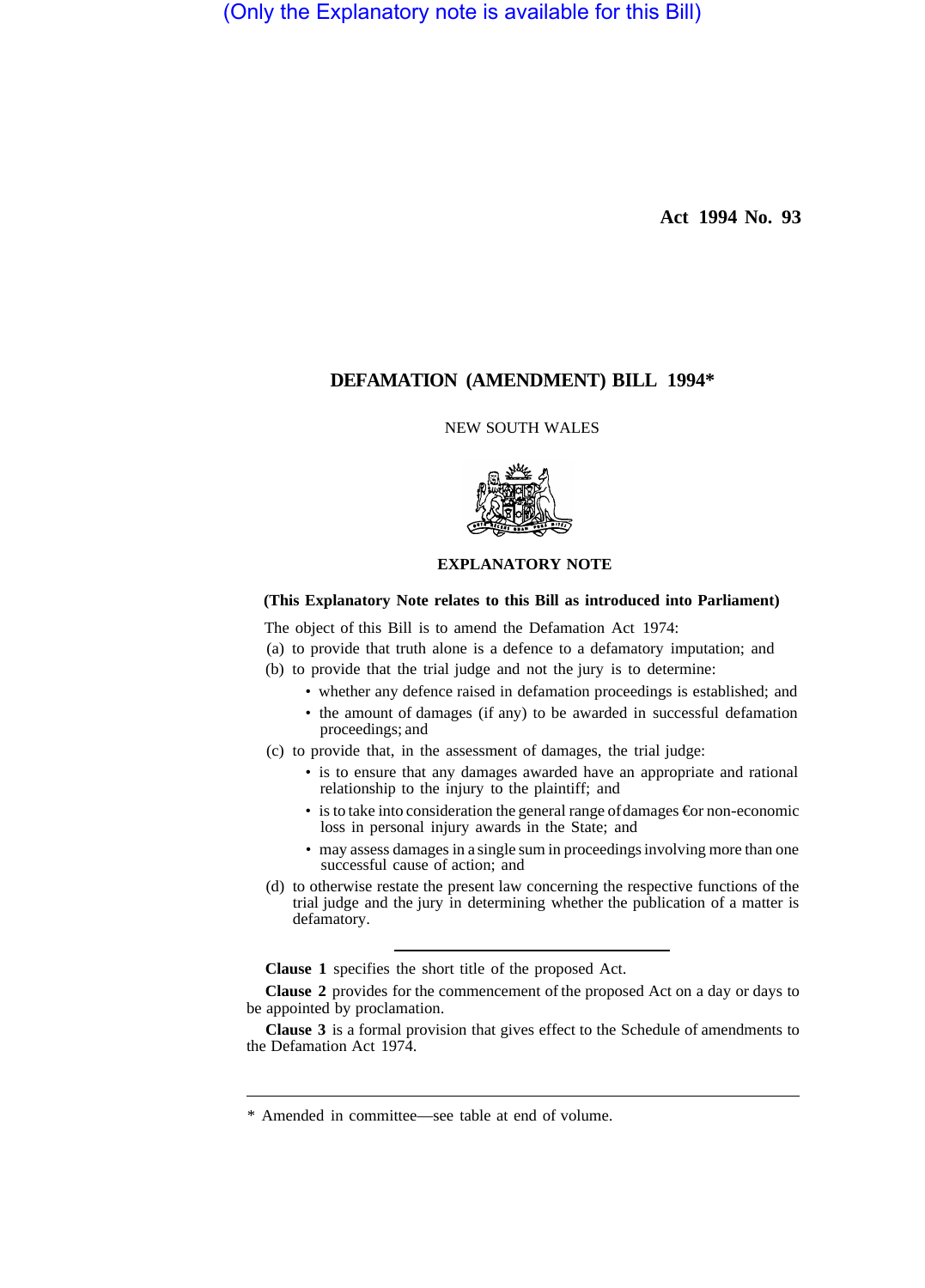*Defamation (Amendment) 1994 [Act 1994 No. 93]* 

### **SCHEDULE l—AMENDMENTS**

## **Truth alone as a defence**

At present, section 15 of the Act provides that it is a defence to a defamatory imputation if the imputation:

- (a) is a matter of substantial truth; and
- (b) relates either to a matter of public interest or is published under qualified privilege.

Item (6) replaces section 15 with a new section that provides that proof of the substantial truth of a defamatory imputation alone will be a defence. This reflects the position at common law.

Item (7) makes similar amendments to section 16 (truth: contextual imputations) to ensure that it is a defence to any imputation complained of if that imputation does not further injure the plaintiff's reputation because of the substantial truth of any contextual imputations. A contextual imputation is an imputation made by the publication of the same matter by which the alleged defamatory imputation is made.

Item (5) consequentially repeals section 14. That section presently deals with the matters relating to qualified privilege for the purposes of existing sections 15 and 16.

## **Functions of judge and jury**

In jury trials for defamation, the jury can presently determine:

- if the publication of the matter complained of carried the imputation alleged by the plaintiff and
- if the alleged imputation is defamatory; and
- factual issues relating to defences.

However, a trial judge may withdraw an alleged imputation from the jury if the judge is satisfied either that the matter complained of was not reasonably capable of carrying the imputation alleged or that the alleged imputation was not reasonably capable of bearing a defamatory meaning. The trial judge is also presently required to determine certain legal issues relevant to defences such as whether the publication of the matter complained of was in the public interest (section 12) or was protected by qualified privilege (section 23).

Item (2) inserts a new section 7A. The new section restates the present role of judges and juries in defamation proceedings tried by a jury except that the trial judge alone will now be required:

- to determine all issues of fact and law necessary to establish any defence; and
- to assess damages.

Items (4) and (8) consequentially repeal sections 12 (public interest a question for the court) and 23 (qualified privilege a question for the court). These provisions will be unnecessary because of the new requirement that judges are to determine issues of fact and law relating to defences.

Item (3) makes consequential amendments to section 9 (causes of action) relating to the assessment of damages.